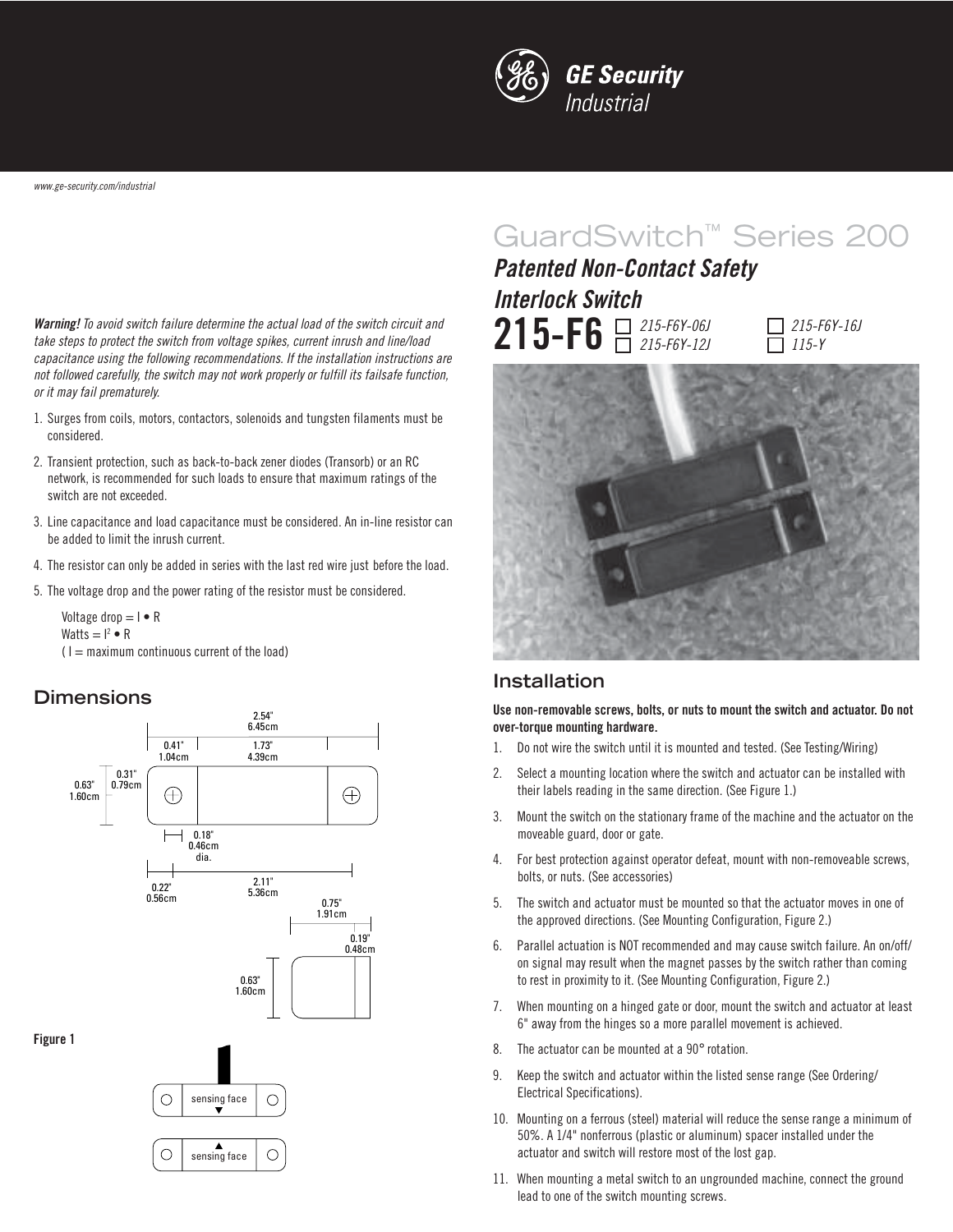# **Mounting Configurations**

#### **Figure 2**



\* Actuation surface

Three configurations are appropriate for interlock applications. The parallel actuation can result in on/off/on signal if the actuator passes by the switch rather than coming to rest in proximity to it. This is NOT a recommended configuration for interlock applications.

### **Wiring for one FailSafe GuardSwitch™**

Add a 1/2 amp *fast-acting* fuse<sup>\*</sup> in series to protect the switch from premature failure caused by inrush-currents, tampering, or excessive vibration.

#### **Figure 3 Figure 4**



\* Use fast-acting Littlefuse 216, fast-acting Microfuse or fast-acting Pico II fuse up to 1/2 Amp.

#### **Wiring for two to ten FailSafe GuardSwitches™ in series**

Add a 1/2 amp fast-acting fuse in series to protect the switch from premature failure caused by inrush-currents, tampering, or excessive vibration.



\* Use fast-acting Littlefuse 216, fast-acting Microfuse or fast-acting Pico II fuse up to 1/2 Amp.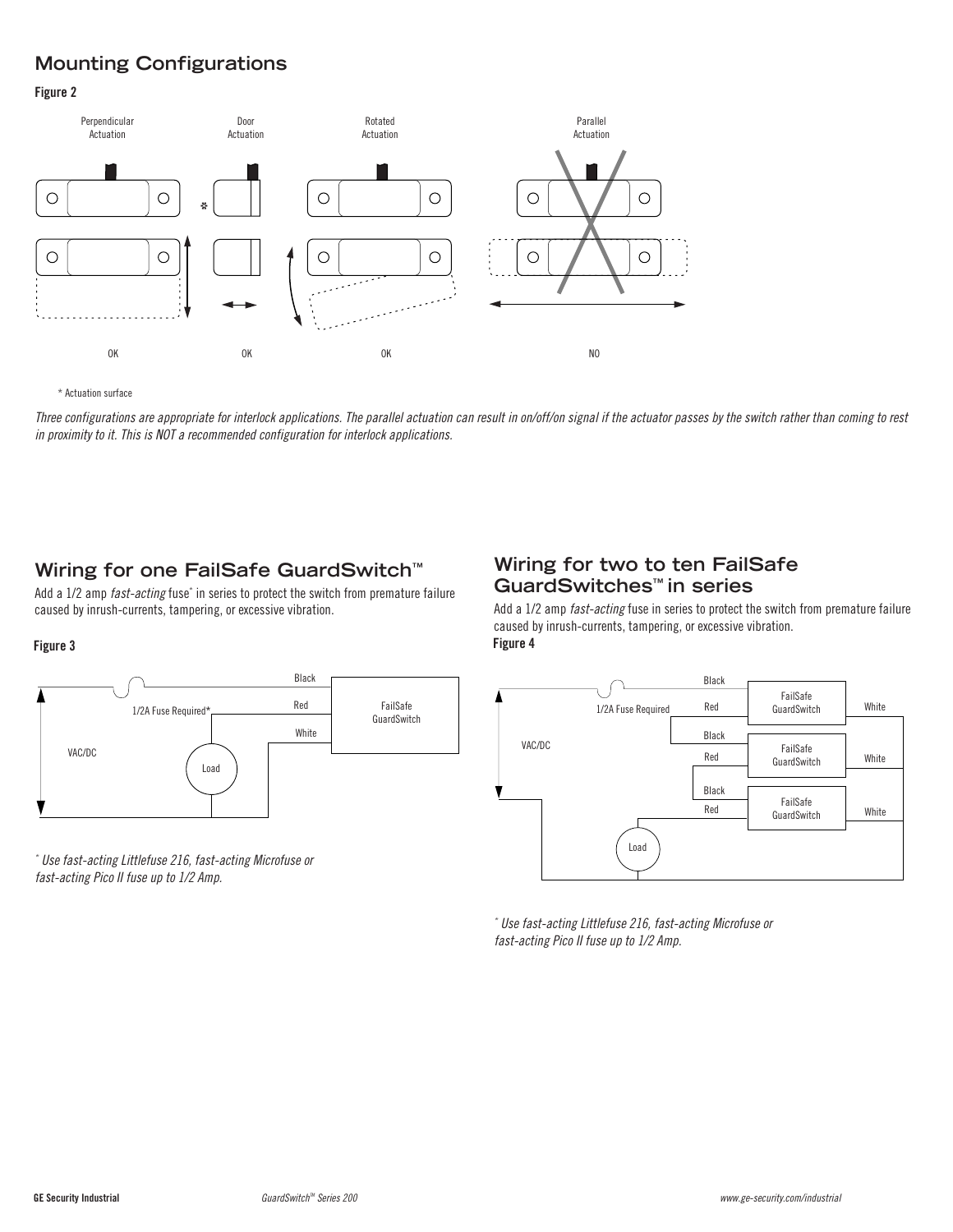# **Testing**

After mounting the switch and actuator, test the switch for proper operation. Test with circuit disconnected from source and load. For multiple switches in series, test one switch at a time with all other guard doors closed. Then:

- 1. Hook the black and white leads of the switch to an Ohmmeter. Move the gate or door open and closed several times slowly. At all times the meter should read O.L. or "open."
- 2. Hook the Ohmmeter to the black and red leads of the switch. Move the door or gate open and closed. The meters should read O.L. when the actuator is away and it should read less than 1 Ohm when the actuator is in range.
- 3. Hook the Ohmmeter to the white and red leads of the switch. Move the door or gate open and closed. The meter should read 11–14 ohms when the actuator is away and it should read O.L. when the actuator is in range.

### **Wiring**

- 1. After the switch and actuator have been mounted and tested, wire the FailSafe GuardSwitch™ as shown in Figure 3.
- 2. For wiring 2 to 10 FailSafe GuardSwitches™ in series, see Figure 4. (Do not exceed 10 switches in a series).
- 3. Failure to install in-line fuse voids warranty.

### **Troubleshooting**

If the in-line fuse blows or the GuardSwitch™ remains open:

- 1. Check the application for premature failure caused by inrush-currents, tampering, excessive vibration and misalignment.
- 2. Disconnect all three wires of GuardSwitch™ and test according to testing instructions, steps 1-3.
- 3. If the GuardSwitch™ fails any of the three tests, it must be replaced.
- 4. Replace the in-line fuse if blown.

# **General Specifications**

| <b>Enclosure</b>         | Nylon 6/6                                                                 |
|--------------------------|---------------------------------------------------------------------------|
| <b>Temperature Range</b> | $-40^{\circ}$ F to 150 $^{\circ}$ F (-40 $^{\circ}$ C to 65 $^{\circ}$ C) |
| Environmental            | <b>Hermetically Sealed Contact Switch</b>                                 |
|                          | Encapsulated in Polyurethane                                              |
| <b>NEMA Rating</b>       | 1, 2, 3, 4, 4X, 5, 6, 12                                                  |
| <b>Protection Class</b>  | IP 67                                                                     |
| <b>Response Time</b>     | 5 msec                                                                    |
| Life Cycles              | 100.000 Under Full Load:                                                  |
|                          | Up to 200,000,000 Under Dry Circuit                                       |
| Lead Types/O.D.          | Jacketed (J) 18/3 AWG/0.24" (0.62cm)                                      |
| UL/CSA                   | All Models                                                                |

**Note:** The 215 has a patented "watch-dog" circuit which, when switch failure occurs, the fused watch-dog circuit will draw 2.5 Amps. The voltage supply must have a current capacity of 2.5 Amps. This results in an open, fail-safe condition.